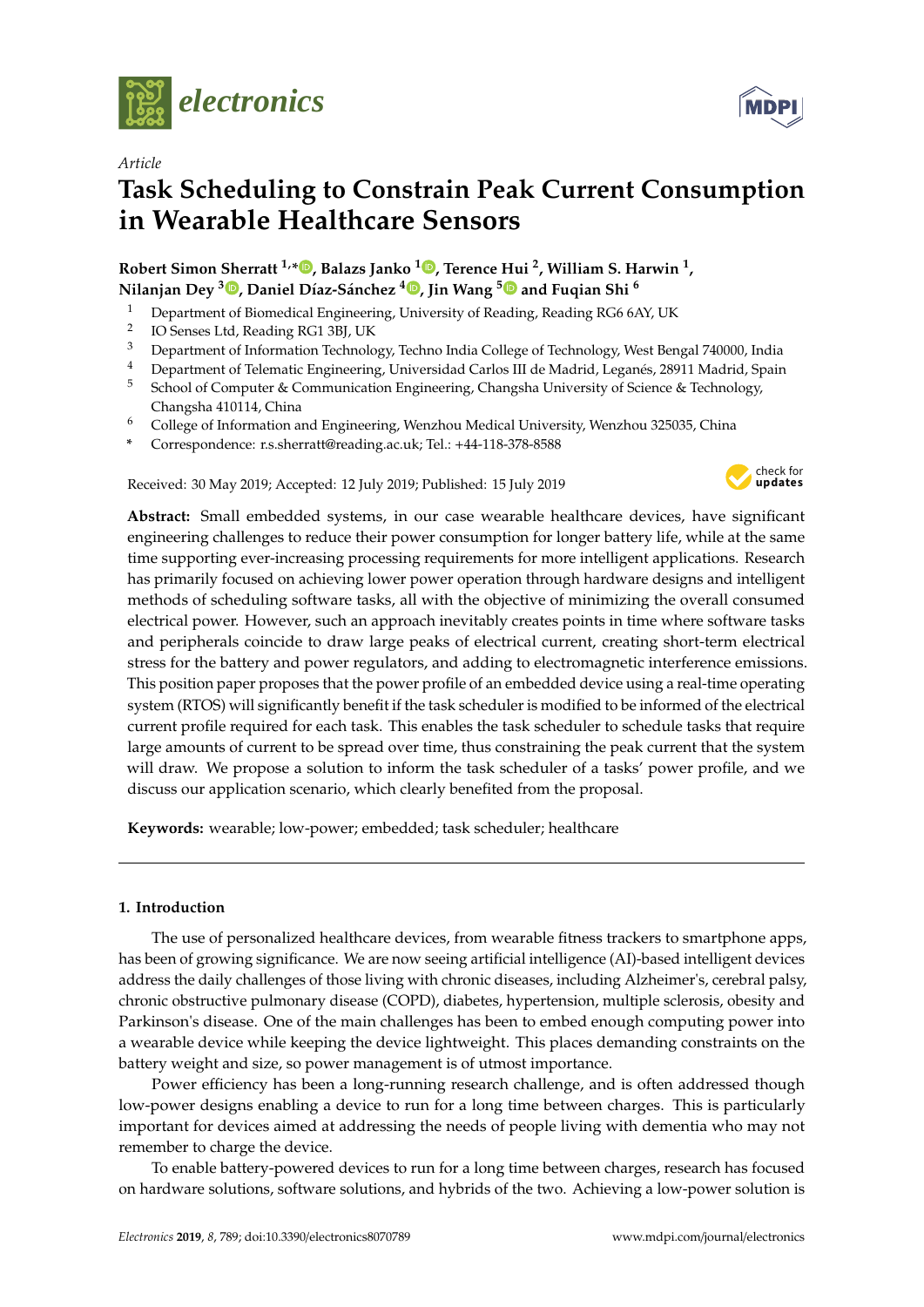often seen as a balance between reducing battery current by placing the central processing unit (CPU) into a low-power idle state (i.e., sleep mode) versus the need for a CPU to consume battery current to execute task code at full clock speed. While there are numerous smart devices on the market based on common operating systems, these generic and ubiquitous devices are designed to support many features, and as such, they have a relatively heavy use of power. On the other hand, research has indicated that low-power embedded solutions can come from devices that are based on a real-time operating system (RTOS) that has been targeted to support the resource-constrained embedded device with their application solely focused on the use case.

An important element of an RTOS is the task scheduler (TS), which is responsible for deciding when software tasks are to be executed (preemptively), and is typically based on an assigned task priority [\[1\]](#page-7-0). In addition, power management is also an important design enabler for an RTOS. Modern RTOS systems address this objective by only waking up the CPU when processing is required, and enter a low-power idle state when all tasks have completed or are waiting. While dynamic voltage frequency scaling (DVFS) and dynamic power management (DPM) are important and topical research issues [\[2–](#page-7-1)[4\]](#page-8-0), our focus in this paper is concerned with small embedded devices that typically can only be either running or idle, and only use one core voltage. It has been also shown that when the TS places a system into idle, the battery current is reduced, enabling certain battery chemistries to recover some charge [\[5\]](#page-8-1), potentially up to 20%. Therefore, such duty cycling is easily enabled using RTOS mechanisms.

Li et al. [\[6\]](#page-8-2) presented a dynamic task scheduling algorithm focusing on energy reduction. The work considered the dynamic scheduling of algorithms to obtain a global minimization of power in a cloud computing platform.

Liu et al. [\[7\]](#page-8-3) considered a delay optimal task scheduling technique on a mobile device to minimize the power of a local CPU load or to offload a task to a cloud edge server. Computation tasks were scheduled based on the queueing state of a task buffer, the execution state of the CPU, and the state of the transmission unit. Their algorithm searched for an optimal solution that minimizes the global power consumption, but of course, the search itself consumed power.

Ghofrane et al. [\[8\]](#page-8-4) used a neural network (NN) to obtain a global minimized power schedule, while Li and Wu [\[9\]](#page-8-5) presented an ant colony optimized (ACO) search method for their task scheduler. While both approaches produce global power savings, the application of such schemes are directed toward higher-end computing systems rather than wearable healthcare devices due to the considerable power needed to perform the optimizing search.

Nguyen et al. [\[10\]](#page-8-6) presented interesting work by considering various algorithms for task scheduling for the Internet of Things (IoT) by considering completion time and operating costs. While the work itself was not concerned with power scheduling, it is possible that the concepts presented may also be used for power management.

Ahmad et al. [\[11\]](#page-8-7) presented a formal method for the evaluation of real-time task scheduling in mission critical systems. Such research will be useful to medical IoT systems, but they did not consider power management.

Zagan et al. [\[12\]](#page-8-8) presented scheduling of tasks via the use of a hardware architecture as opposed to a software-based RTOS.

Singh et al. [\[13\]](#page-8-9) considered task scheduling for data centers by considering process time flow in order to minimize the overall energy consumed by the data center. The work presented an interesting power model, but the focus of the work was to minimize overall energy, not constrain peak current.

Ahmad et al. [\[14\]](#page-8-10) noted that as small embedded devices have limited resources (power and memory), then an RTOS should consider the required tasks to produce minimum CPU power that still gives correct operation. The work presented a resource-aware approach to minimize tasks based on device profiles. A power profile for each device is an interesting idea, but again, the focus of the work was the global minimization of CPU power, not to constrain peak current.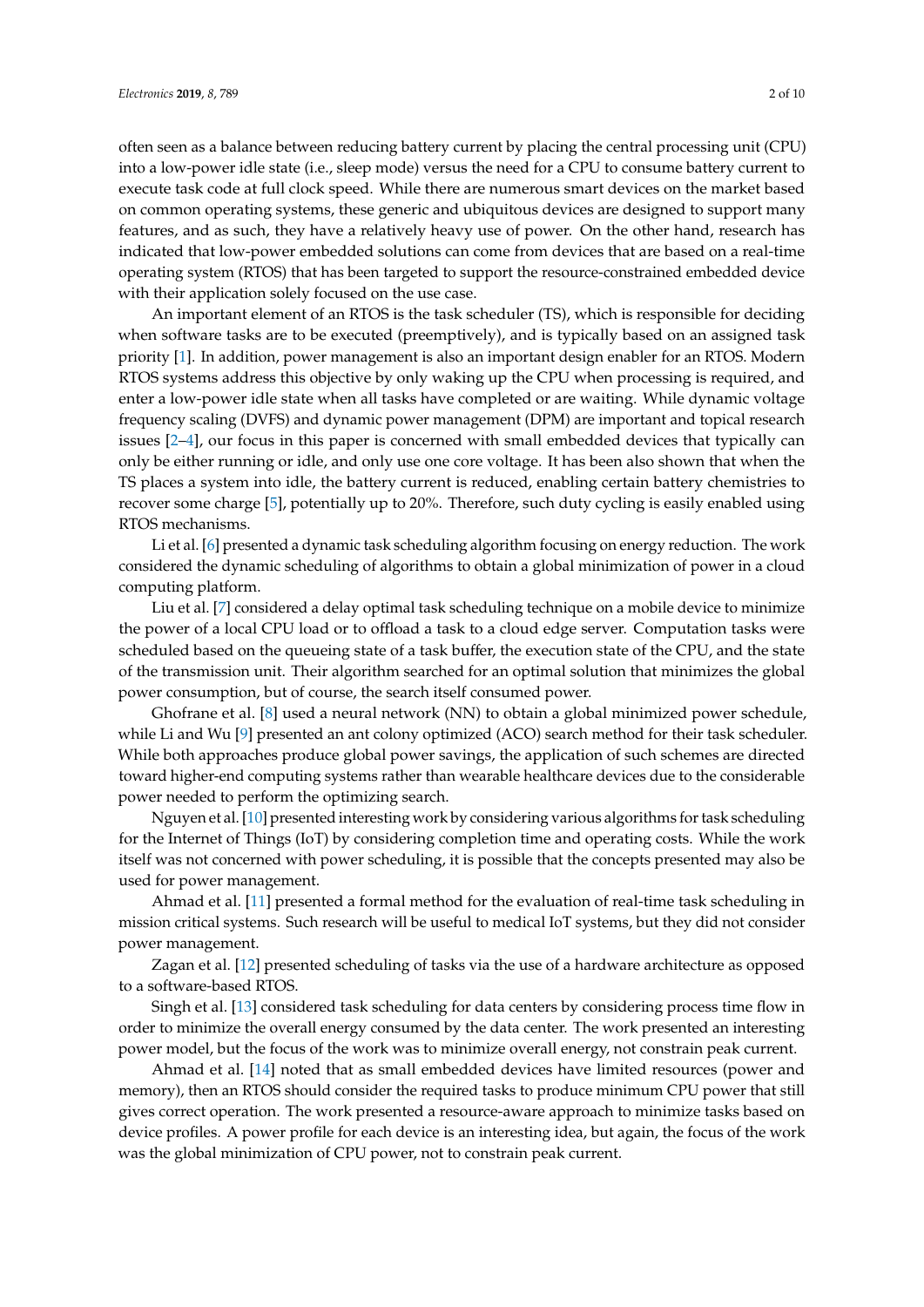Chowdhury and Chakrabarti [\[15\]](#page-8-11) presented interesting work by considering power profiles for battery-operated systems in order to maximize the residual charge left in the battery. Their system used dynamic voltage scaling (DVS), which is currently only present on high-end CPUs, and not applicable in our case with the current technology level. Again, this work was useful to create overall power savings, but did not constrain peak current demands.

It is clear from the literature that where electrical power is concerned, the previous research objectives have been to schedule tasks to globally minimize the consumed power, not to constrain peak power. To the authors' knowledge, no work has considered task scheduling for the context of constraining peak electrical current. This position paper proposes that low-power embedded systems, particularly wearable healthcare devices where battery operation is paramount, can significantly benefit when the software task scheduler embedded in the operating system is informed of the current drain for each task, so that higher-current tasks can be separated and executed over time in order to guarantee a maximum peak current drain. Constraining the peak current aids in the design of the internal regulator and battery management circuits. It also enables energy harvesting systems and brownout recovery due to lower peaks of current in the device's startup condition. In this paper, we present how the need for such a system was realized through our real-life application scenario, and then present our general proposal to address the issue.

The paper is organized as follows: Section [2](#page-2-0) discusses the development of the concept of the need for power-aware schedulers to reduce peak power. Section [3](#page-5-0) presents our proposed solution, Section [4](#page-7-2) presents a discussion, and Section [5](#page-7-3) presents our conclusions.

### <span id="page-2-0"></span>**2. Application Scenario**

The position statement from this paper is derived from experience in creating the wearable device used in the SPHERE (https://[www.irc-sphere.ac.uk\)](https://www.irc-sphere.ac.uk) project. SPHERE was a large interdisciplinary research project to create technology and algorithms for monitoring people for residential healthcare with the objective of enabling people to live in their home for longer. The SPHERE architecture integrates environmental, video, and wearable sensors into a smart hub and backbone network [\[16\]](#page-8-12) enabling intelligent processing and data-driven decisions from the fusion of the sensor data and data mining.

The SPHERE wearable [\[16\]](#page-8-12) was specifically designed for low-power operation to enable pervasive monitoring; otherwise, behaviors could be influenced. It was based on a Texas Instruments CC2650 (Dallas, TX, USA) [\[17\]](#page-8-13) system on chip (SoC) supporting either Bluetooth 4.2 [\[18\]](#page-8-14) (often called Bluetooth low energy (BLE) or Bluetooth smart) or 802.15.4 [\[19\]](#page-8-15). The SoC contains an ARM Cortex-M0 CPU dedicated to controlling just the radio interface and an ARM Cortex-M3 CPU for hosting the application code. The SPHERE wearable also contained a FLASH memory device [\[20\]](#page-8-16) for local permanent storage, two low-power accelerometers [\[21\]](#page-8-17) allowing for gyro-free 3D spatial measurements [\[22\]](#page-8-18), and an inertial measurement unit (IMU) [\[23\]](#page-8-19). The CC2650 does have an internal DC–DC convertor in the SoC, allowing the SoC to be powered from 1.8 V–3.8 V. However, a high performance and efficient external buck convertor [\[24\]](#page-8-20) was used to step down the voltage from a 100-mA lithium polymer (LiPo) battery (typically 4.2 V to 3.6 V) to 1.8 V for the SoC core. The ability to wirelessly charge the LiPo battery via Qi was also included. The wearable was programed using an RTOS [\[25\]](#page-8-21).

The SPHERE wearable was configured to use the BLE radio in a non-connected mode [\[26\]](#page-9-0). The wearable application packaged the sensed movement, battery voltage, and SoC core temperature measurements into a non-connectable BLE advertisement packet (ADV), which was detected by passive BLE hubs spread across the residence. In BLE, devices advertise their presence by transmitting on the advertising channels (37, 38, and 39) in sequence [\[26\]](#page-9-0). Room hubs capture the encapsulated data and forward the data to be fused with the video data. Typically, the wearable lasted for four weeks on one charge when transmitting one BLE ADV packet per second, while variants of more frequent transmissions were also obtained. The SPHERE wearable in the above configuration worked well when deployed.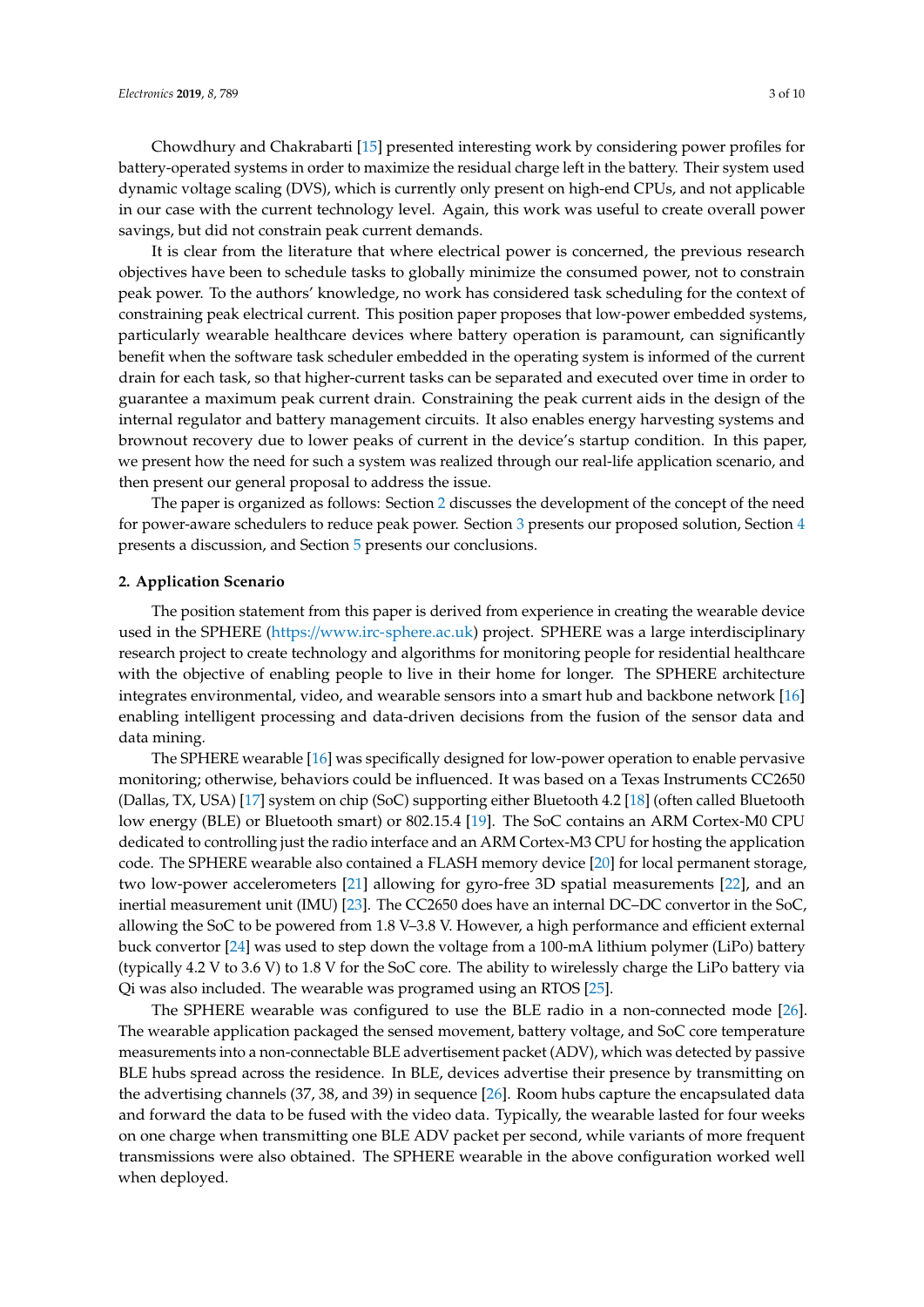Then, the SPHERE wearable was required to be used in a different set of experiments on monitoring Then, the SPHERE wearable was required to be used in a different set of experiments on people with Parkinson's disease in their own home continually for three days, with the aim of capturing movement events called near-falls [\[27\]](#page-9-1), which are signature movements that occur prior to an actual fall. This application required the IMU to continually sample movement at 60 Hz and store the data to the local FLASH for download three days later. An interrupt was generated by the IMU 60 times a second to request that the CPU read the IMU's data. As the battery current when writing a single page of data to the FLASH was 12.4 mA (SoC core current plus FLASH page write current), then the movement data was not in this case streamed over BLE in order to save power, enabling three-day operation.

The battery current profile when reading data from the IMU and writing the data to a FLASH page is given in Figure [1](#page-3-0) over the whole IMU interrupt service routine (ISR). In Figure [1,](#page-3-0) point (a) indicates that before the IMU interrupt, the CPU is in its idle state; therefore, the 1.2-mA wearable device battery current is dominated by the IMU, which is always on. When the interrupt from the IMU occurs, the SoC changes from its low-frequency (LF) clock to the high-frequency (HF) clock at point (b). Once the HF clock is running, the CPU is fully operational to execute code using the HF clock with the battery current increasing to 5.2 mA. The data in the IMU is read via the SoC SPI bus at point (c), post-processed at point (d), and then, the data is written to local FLASH memory at point (e), resulting point in a significant peak of battery current (12.4 mA). Then, the SoC returns back to idle while the IMU is still running at point (f).  $\mathbf{e}^{(n)}$  results in a significant peak of battery current (12.4 mA). Then, the SoC returns back to the SoC returns back to identificant  $\mathbf{f}_k$ 

<span id="page-3-0"></span>

**Figure 1.** Current profile of the wearable over the inertial measurement unit (IMU) interrupt service **Figure 1.** Current profile of the wearable over the inertial measurement unit (IMU) interrupt service routine (ISR). (a) is the idle current with IMU always on  $(1.2 \text{ mA})$ ; point (b) is where the system on chip (SoC) wakes up to process the ISR (2.8 mA). Then, the SoC enables the high-frequency clock; chip (SoC) wakes up to process the ISR (2.8 mA). Then, the SoC enables the high-frequency clock; point (c) is where the SoC reads the IMU data over the SPI bus, and point (d) is where the IMU data point (c) is where the SoC reads the IMU data over the SPI bus, and point (d) is where the IMU data is is post-processed (5.2 mA); point (e) is where the IMU data is stored in the FLASH memory using a post-processed (5.2 mA); point (e) is where the IMU data is stored in the FLASH memory using a page write process (12.4 mA); and point (f) is where SoC then returns to idle with just the IMU running.

In our near-fall detection application, a connectable BLE mode was used to enable a smartphone/tablet to control the wearable over BLE via an app enabling the user to start/stop the logging, and to download the movement data. Therefore, the wearable advertised its presence using a connectable BLE ADV process once per second, requiring the transmissions of three peaks from 10.5 mA to 12 mA, as shown in Figure [2,](#page-4-0) over point (g). A user can connect to the device to start the logging process, and then disconnect, leaving the device logging to the FLASH memory over three days while the device periodically advertises its presence for a host to connect to the device.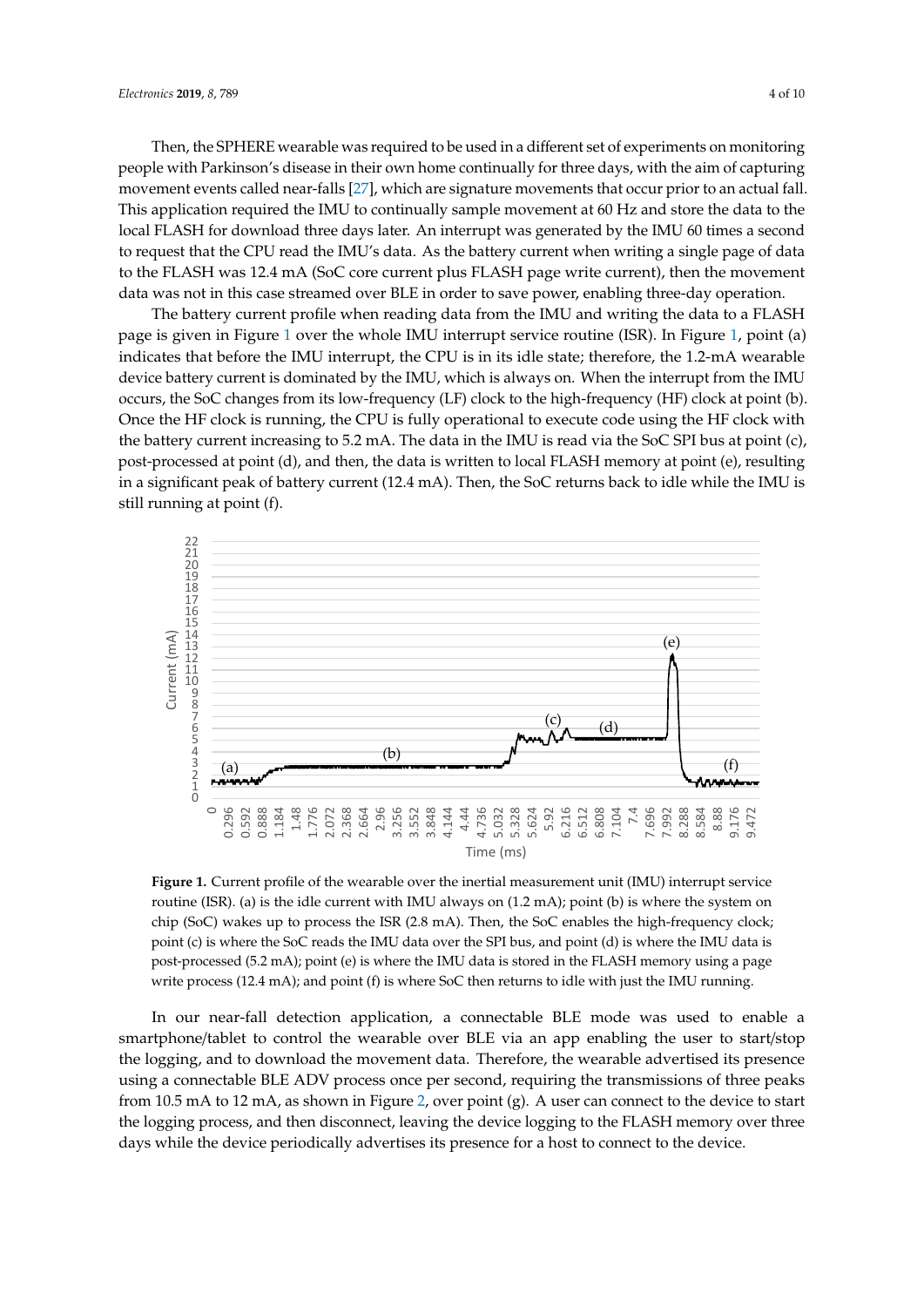<span id="page-4-0"></span>

advertisement packet (ADV) process. Point (g) is the three transmissions on each of the three BLE ADV frequencies. Of note is that the FLASH write process point (e) and the BLE ADV process point (g) are separated in time, extending the current drain into that of period (f), as depicted in Figure [1.](#page-3-0) **Figure 2.** Current profile of just the latter part of the IMU ISR followed by a Bluetooth low energy (BLE) Figure 2. Current profit of just the tatter part of the three tott followed by a blackboth fow energy (bEE)  $B = \frac{B}{B}$  from  $B = \frac{B}{B}$  with  $B$  and the FLASH write process point  $B$  and the BLE ADV process. Point  $B$  is the BLE ADV process point  $B$ 

1. However, it was found that the device would brownout after 24 h of successful operation. After the FLASH page write process. When both the BLE ADV and the FLASH write processes occurred at the same time, then the current drawn from the Buck convertor contained the SoC core current, the current to write to the FLASH, and the current required for the BLE ADV transmission, as can be seen in Figure [3,](#page-4-1) point (h). By using the external buck to drive the SoC core at its required 1.8 V in order to minimize power losses, then the consequence was that when a large instantaneous current is drawn by the wearable, then the Buck convertor took time to respond, and the SoC core voltage dropped, causing the brownout. investigations, we realized that the ADV transmission process was asynchronous to the operation of drawn by the wearable, then the Buck converted took time to respond, and the SoC core voltage

<span id="page-4-1"></span>

the same time as the first BLE ADV transmission. Point (h) is now the summation of the SoC current, the FLASH write current, and the BLE ADV transmit current (18.8 mA). Figure 3. Current profile of just the latter part of the IMU ISR where the BLE ADV process occurs over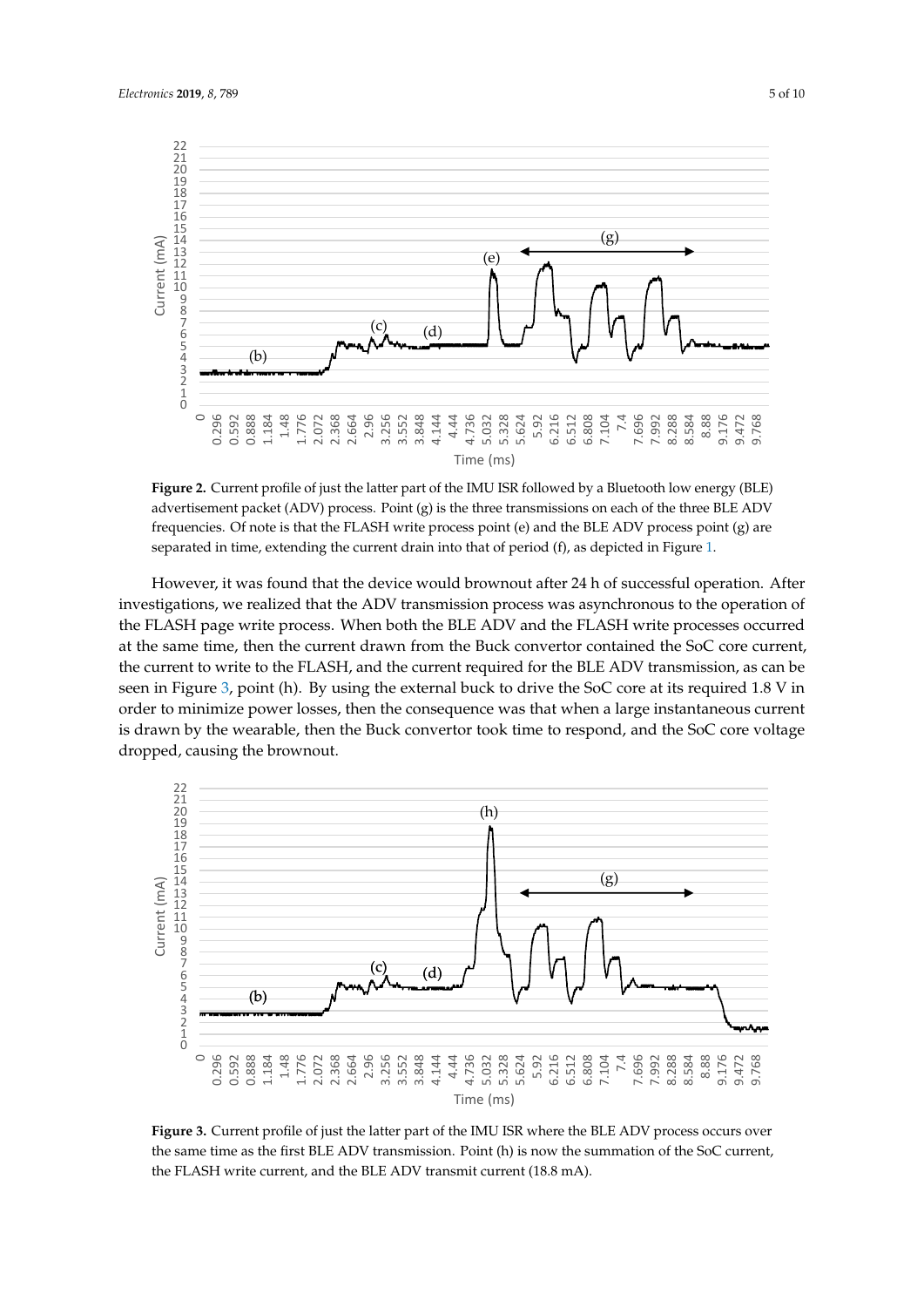#### *Application Scenario Solution Application Scenario Solution*

The issue of the brownout, in this case, was simply solved by synchronizing the ADV transmission process with the FLASH write process, such that the ADV transmission occurred spaced in-between<br>Thus, it removes successive FLASH write processes, allowing the buck time to recover. Thus, it removed the large peak of current by spreading the current drawn from the buck over time. The issue of the brownout, in this case, was simply solved by synchronizing the ADV the issue of the Brownout, in this case, was simply solved by synchronizing the ADV transmission

It was these experiments and solutions that have led to our position in this paper of proposing task schedulers in embedded systems to be aware of the current (power) requirements for each task, and for the scheduler to schedule tasks based not only on task priority, but also to separate in time tasks based not only on task priority, but also to separate in time tasks that have large peak currents, thus constraining the maximum current drawn at any time. In effect, the such a given so the current profile with a given so the current profile with a given so the current profile with a give this process associated a peripheral's electrical current profile with a given software task. Such an approach does not itself save any power; rather, it constrains the peak current drawn.

## <span id="page-5-0"></span>**3. Proposed Modifications to RTOS Task Parameters 3. Proposed Modifications to RTOS Task Parameters**

From the literature, it was clear that while there are many works that have focused on the creation From the literature, it was clear that while there are many works that have focused on the of task schedulers to schedule tasks with the objective of globally minimizing electrical power, there are powers that have focused the task scheduler to constrain peak electrical current. The placement of In the placement of such a constraint of such a constraint of the power delivery circuits of wearable devices, but also such a constraint would not only simplify the power delivery circuits of wearable devices, but also have advantages in EMI reduction. devices, but also have advantages in EMI reduction.

While Ahmad et al. [\[14\]](#page-8-10) proposed that an RTOS should consider the required tasks to produce While Ahmad et al. [14] proposed that an RTOS should consider the required tasks to produce minimum global CPU power via a resource-aware approach based on device profiles, we propose minimum global CPU power via a resource-aware approach based on device profiles, we propose that a scheduler can be informed of the required current consumption for each task when the task is that a scheduler can be informed of the required current consumption for each task when the task is instantiated to enable the task scheduler to then separate higher current tasks over time. instantiated to enable the task scheduler to then separate higher current tasks over time.

The design and modification of operating system task schedulers is outside of the scope of this The design and modification of operating system task schedulers is outside of the scope of this work. Rather, we propose the position that there are significant advantages to be gained in the power work. Rather, we propose the position that there are significant advantages to be gained in the power delivery of wearable devices if task schedulers were made aware of the current required for each delivery of wearable devices if task schedulers were made aware of the current required for each task. In order to create such a task scheduler, then the task scheduler would need to be informed of task. In order to create such a task scheduler, then the task scheduler would need to be informed of an expected electrical current profile for each software task. Clearly, a software task itself requires an expected electrical current profile for each software task. Clearly, a software task itself requires current for the CPU to perform the task, but may also use a peripheral device (e.g., the case of a FLASH current for the CPU to perform the task, but may also use a peripheral device (e.g., the case of a extrement is the state of perform the weak, such that, also use a perform that task. In the case where the required memory page write, and are associated carrent to perform that dish at the case writed are required peripheral current may be of relatively short duration to the overall software task, then the task can be perprieral can entry state of redaining state dialation to the creatin service task, and the task can be split into multiple concurrent tasks, as was the application scenario presented in Section [2.](#page-2-0)

<span id="page-5-1"></span>In order to create software tasks, each task needs to be instantiated in runtime though the scheduler. In order to create serving tasks, each tasks, each tasks, the constantiated in running though the schedules.<br>The typical task instantiation code is given in Figure [4.](#page-5-1) It can be seen in Figure [4](#page-5-1) that a structure the typical task instantiation code is given in Figure 4. It can be seen in Figure 4 that a stracture taskParams is created to contain the task parameters required, including the task stack TaskStack their trains is created to contain the task priority. Then, the task scheduler can construct the new task in (of size TASK\_STACK\_SIZE) and task priority. Then, the task scheduler can construct the new task in the scheduler in runtime using the information in taskParams and the address of the task.  $\mathbf{r}$ new task in the scheduler in the scheduler in the scheduler in the scheduler in the address of the task.

```
Task Struct Task;
Char TaskStack[TASK STACK SIZE];
Task Params taskParams;
// Configure task
Task Params init (&taskParams);
taskParams.\overline{stack} = TaskStack;taskParams.stackSize = TASK STACK SIZE;
taskParameters.printy = 1;Task construct (&Task, taskFxn, &taskParams, NULL);
```
**Figure 4.** Typical method in a real-time operating system (RTOS) to instantiate task taskFxn with the **Figure 4.** Typical method in a real-time operating system (RTOS) to instantiate task taskFxn with the task parameters configured in a structure. task parameters configured in a structure.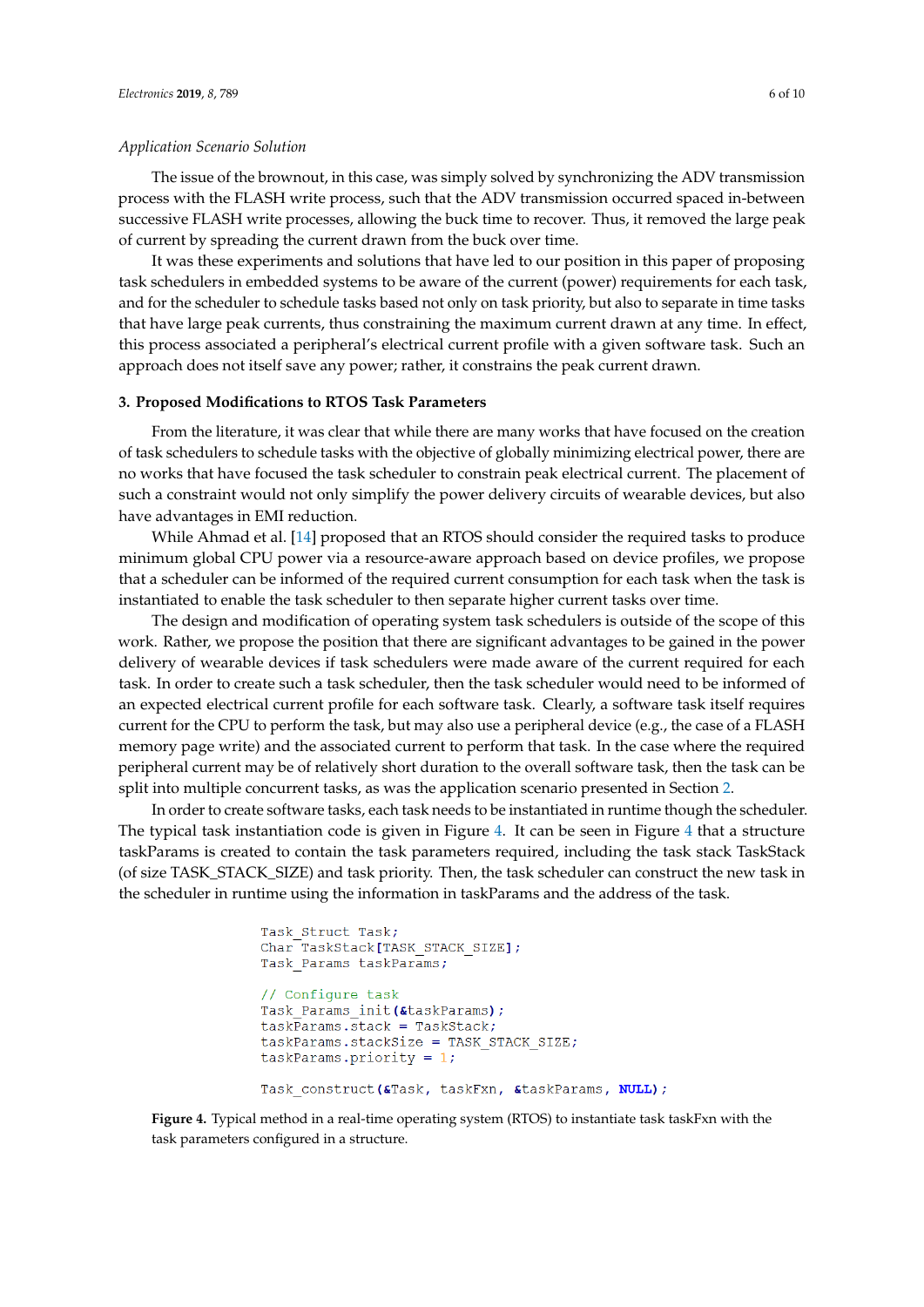As parameters are used to define the task, then an additional parameter, which was in this paper called the additional\_current, may be added to the structure to pass the expected additional current (of defined units) that needs to be taken into consideration when the task runs (due to the peripheral or radio transceiver action), as shown in Figure [5.](#page-6-0) In this way, tasks can then be scheduled with the full knowledge of the required current that will be drawn when that task is ran, thus allowing for the scheduling of tasks to constrain the peak current. The FLASH write task sends a command to the<br>FLASH write tasks can then be scheduled with the scheduled with the scheduled with the schedule with the sched FLASH device to start its internal process of transferring the page memory into the FLASH memory, and it is when this transfer process occurs that the FLASH draws a large current. Hence, the FLASH write task has been deliberately kept to a short duration so that we can approximate the FLASH write task to have constant current (the FLASH write current) across the whole of the task. A compile-time directive can be used to indicate the acceptable peak current, or target constrained peak current for a given system, with the scheduler arranging the tasks to meet the target constrained peak current. In the case of the scheduler being unable to schedule the tasks given the peak current constraint, then a runtime error can be generated in the same way as a RTOS running out of memory space to manage new instantiated tasks.  $s$  when this transfer process occurs that the FLASH draws a large current. Hence, the  $s$ task to have constant current (the FLASH write current) across the whole of the task. A compile-time runtime error can be generated in the same way as a RTOS running out of memory space to manage ware can be used to indicate the acceptable peak current, or target constrained peak curre  $t_{\rm{max}}$  to the flash constant current current (the factor of the tasks the whole of the tasks the compiler of the task. directive can be used the used to indicate the acceptable peak constrained peak current, or target constraint for a



Task construct (&Task, taskFxn, &taskParams, NULL);

<span id="page-6-0"></span>**Figure 5.** Modified method to instantiate task taskFxn with the addition of new parameter **Figure 5.** Modified method to instantiate task taskFxn with the addition of new parameter additional\_current to inform the task scheduler of the required additional current (in this case 12 mA) that will be drawn when<br>.  $\mathbf{r}$ that task runs.  $\alpha$  and  $\alpha$  informal current to informal current (in this case 12 mA) current (in this case 12 mA) current (in this case 12 mA) current (in this case 12 mA) current (in this case 12 mA) current (in this case 12 mA) curr

 $\Gamma$  the specific case of FIGURE 3, where the same time at the same time at the same time at the same time as the same time as the same time at the same time at the same time as the same time at the same time as the same In the specific case of Figure [3,](#page-4-1) where the FLASH write current occurred at the same time as the BLE ADV transmission, we applied the concept of the scheduler to delay the FLASH write process, and the results are presented in Figure 6. As can be seen in Figure [6,](#page-6-1) the FLASH write process, point (e), has been delayed in time to separate its current from the BLE ADV transmission, point (g), thus successfully  $\lim_{n \to \infty}$  constraining the peak current drawn from the battery. aling the peak current drawn from the battery.

<span id="page-6-1"></span>

**Figure 6.** Use of the scheduler concept to delay the FLASH write current to run after the BLE ADV transmission has occurred. Point (e) has now been delayed 5 ms to after the start of point (g), separating the large current into two processes constraining the peak current.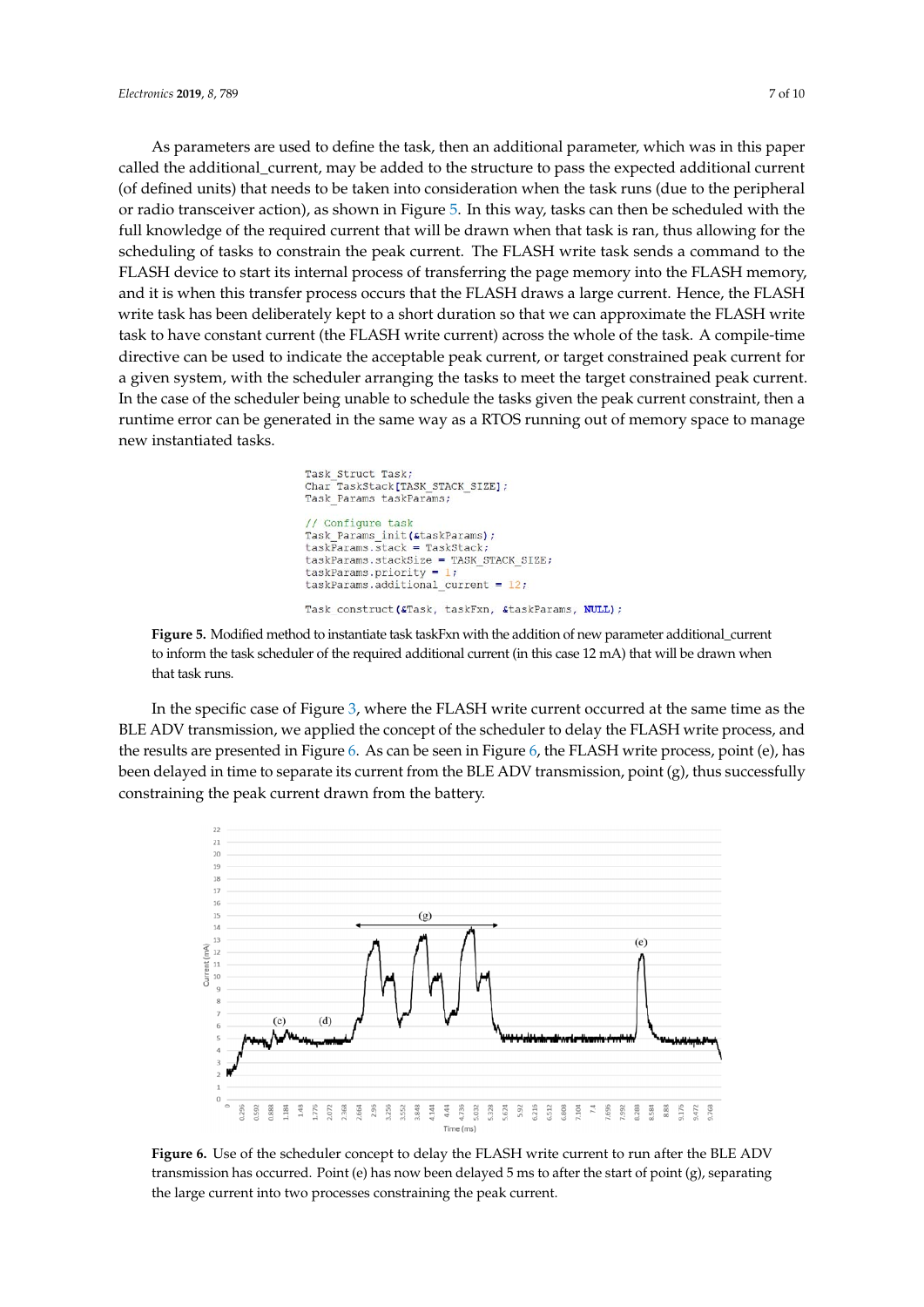### <span id="page-7-2"></span>**4. Discussion**

Through the application scenario that we have experienced, and the results presented in this paper, we have formed a position statement to propose that there are significant advantages to be gained when modifying embedded RTOS task schedulers to further consider the electrical current required to process each task (including peripherals and radio transceivers) when performing the task scheduling process. It is not just a case of scheduling to minimize power, but also to constrain peak power. Clearly, the past work has been very successful regarding deciding when to run tasks in order to minimize the overall electrical current. Such an approach is very useful to enable battery-powered devices to last longer. However, tiny healthcare sensors are constrained by not only their overall available current, but also by their ability to supply large peaks of current due to constrained batteries and voltage regulators. The ability to spread the current drawn over time, rather than to have a large current peak, has significant advantages to simplify power systems that drive wearable healthcare devices.

It is not surprising that in many application scenarios, there are peaks of activity over time (e.g., sampled sensor data) that result in large peaks of current. However, as presented in this paper, the scheduler can delay tasks to a point in the future to constrain peak current while not actually consuming any more current.

The implications of a power-aware scheduler with the ability to constrain electrical current are significant. Not only can such technology be used in smart watches and smart phones, but it can also be used in the control of tasks in smart cars, where considerably large peaks of current can be present.

### <span id="page-7-3"></span>**5. Conclusions**

This paper has considered the use of task scheduling in the context of constraining peak electrical current in embedded systems, particularly power sensitive wearable healthcare devices. We have shown that it is possible that such devices can, at a given time, draw peak currents leading to short-term peak demands on batteries and power circuits, ultimately causing supply voltage drops and brownouts, and difficulties in energy harvesting systems.

We propose that an RTOS task scheduler should consider not only the task priority to decide when to schedule tasks, but also the power (current) demands of each task. To avoid large peaks in current, this research work associated an electrical current profile to a software task. Therefore, the objective of the scheduler is to separate over time tasks requiring large current drains rather than schedules to reduce the global power drain. Our task scheduler can delay tasks that have large current profiles so as to constrain the current drawn from the supply within a given limit.

By constraining the peak power current that a device may draw, this then enables simpler power supply designs, energy harvesting, and can reduce electromagnetic interference effects from large pulses of current.

**Author Contributions:** Conceptualization, R.S.S., B.J., T.H., W.S.H. and D.D.-S.; methodology, N.D., F.S. and J.W.; software, R.S.S.; validation, B.J.; investigation, R.S.S.; writing—original draft preparation, R.S.S.; writing—review and editing, R.S.S., W.S.H., N.D. and T.H.

**Funding:** This research was partially funded by the UK Engineering and Physical Sciences Research Council (EPSRC), grant number EP/K031910/1, and in part by the Royal Society and National Natural Science Foundation of China International Exchanges 2017 Cost Share (China), grant number IEC\NSFC\170363. The APC was kindly funded by MDPI as part of the special issue on Low-power Wearable Healthcare Sensors.

**Conflicts of Interest:** The authors declare no conflict of interest.

### **References**

- <span id="page-7-0"></span>1. Singh, S.; Chana, I. A Survey on scheduling in cloud computing: Issues and challenges. *J. Grid Comput.* **2018**, *14*, 217–264. [\[CrossRef\]](http://dx.doi.org/10.1007/s10723-015-9359-2)
- <span id="page-7-1"></span>2. Bambagini, M.; Marinoni, M.; Aydin, H.; Buttazzo, G. Energy-aware scheduling for real-time systems: A survey. *ACM Trans. Embed. Comput. Syst.* **2016**, *15*, 7. [\[CrossRef\]](http://dx.doi.org/10.1145/2808231)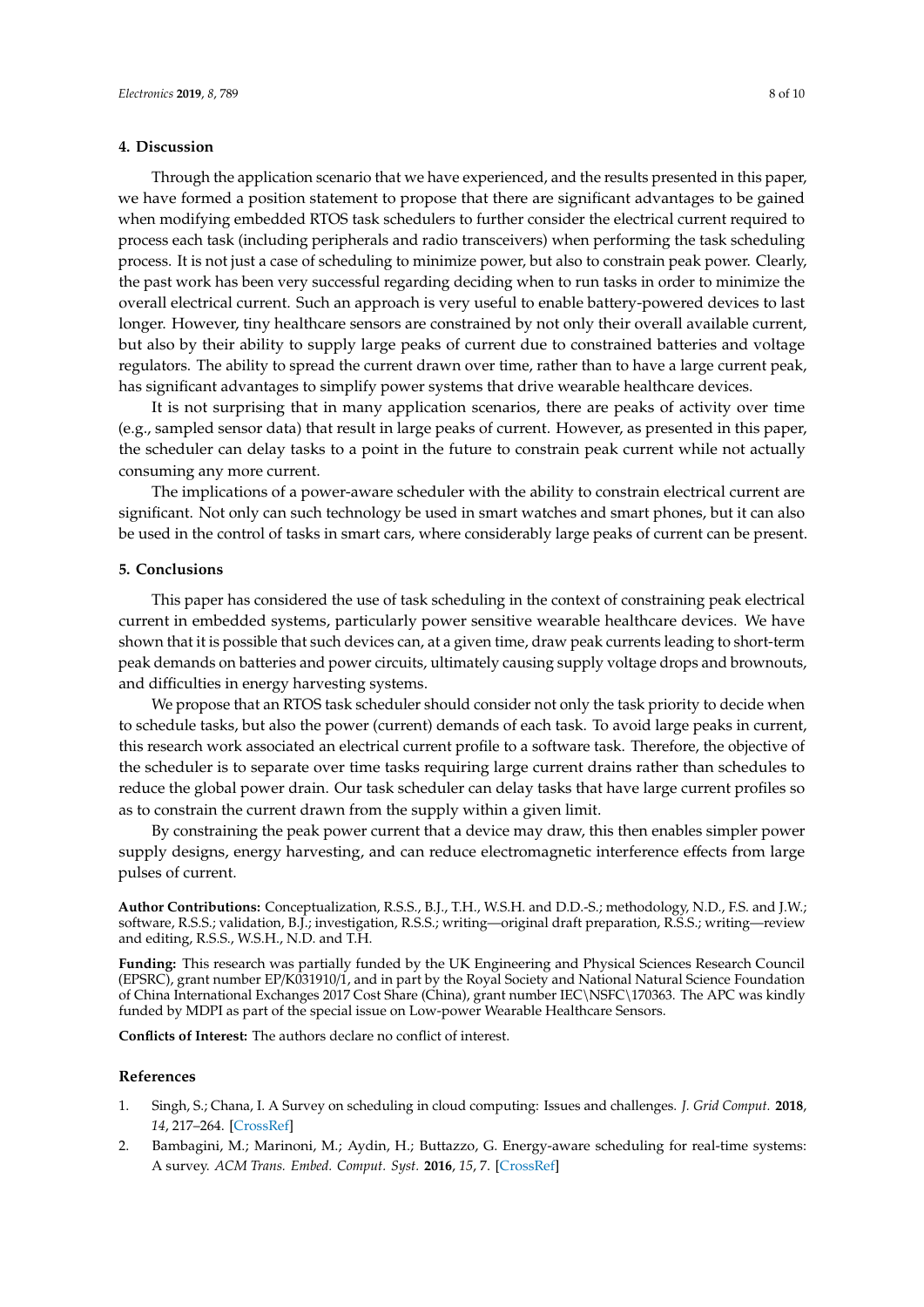- 3. Lin, X.; Wang, Y.; Xie, Q.; Pedram, M. Task scheduling with dynamic voltage and frequency scaling for energy minimization in the mobile cloud computing environment. *IEEE Trans. Serv. Comput.* **2015**, *8*, 175–186. [\[CrossRef\]](http://dx.doi.org/10.1109/TSC.2014.2381227)
- <span id="page-8-0"></span>4. Li, X.; Xie, N.; Tian, X. Dynamic voltage-frequency and workload joint scaling power management for energy harvesting multi-core WSN node SoC. *Sensors* **2017**, *17*, 310. [\[CrossRef\]](http://dx.doi.org/10.3390/s17020310) [\[PubMed\]](http://www.ncbi.nlm.nih.gov/pubmed/28208730)
- <span id="page-8-1"></span>5. Arora, H.; Sherratt, R.S.; Janko, B.; Harwin, W. Experimental validation of the recovery effect in batteries for wearable sensors and healthcare devices discovering the existence of hidden time constants. *J. Eng.* **2017**, *2017*, 548–556. [\[CrossRef\]](http://dx.doi.org/10.1049/joe.2017.0303)
- <span id="page-8-2"></span>6. Li, Y.; Chen, M.; Dai, W.; Qiu, M. Energy optimization with dynamic task scheduling mobile cloud computing. *IEEE Syst. J.* **2015**, *11*, 96–105. [\[CrossRef\]](http://dx.doi.org/10.1109/JSYST.2015.2442994)
- <span id="page-8-3"></span>7. Liu, J.; Mao, Y.; Zhang, J.; Letaief, K.B. Delay-optimal computation task scheduling for mobile-edge computing systems. In Proceedings of the 2016 IEEE International Symposium on Information Theory (ISIT), Barcelona, Spain, 10–15 July 2016. [\[CrossRef\]](http://dx.doi.org/10.1109/ISIT.2016.7541539)
- <span id="page-8-4"></span>8. Ghofrane, R.; Gharsellaoui Hamza, G.; Samir, B.A. New optimal solutions for real-time scheduling of reconfigurable embedded systems based on neural networks with minimisation of power consumption. *Int. J. Intell. Eng. Inform.* **2018**, *6*. [\[CrossRef\]](http://dx.doi.org/10.1504/IJIEI.2018.096581)
- <span id="page-8-5"></span>9. Li, G.; Wu, Z. Ant colony optimization task scheduling algorithm for SWIM based on load balancing. *Future Internet* **2019**, *11*, 90. [\[CrossRef\]](http://dx.doi.org/10.3390/fi11040090)
- <span id="page-8-6"></span>10. Nguyen, B.H.; Binh, H.T.T.; Anh, T.T.; Son, D.B. Evolutionary algorithms to optimize task scheduling problem for the IoT based bag-of-tasks application in cloud–fog computing environment. *Appl. Sci.* **2019**, *9*, 1730. [\[CrossRef\]](http://dx.doi.org/10.3390/app9091730)
- <span id="page-8-7"></span>11. Ahmad, S.; Malik, S.; Ullah, I.; Park, D.-H.; Kim, K.; Kim, D. Towards the design of a formal verification and evaluation tool of real-time tasks scheduling of IoT applications. *Sustainability* **2019**, *11*, 204. [\[CrossRef\]](http://dx.doi.org/10.3390/su11010204)
- <span id="page-8-8"></span>12. Zagan, I.; Găitan, V.G. Hardware RTOS: Custom scheduler implementation based on multiple pipeline registers and MIPS32 architecture. *Electronics* **2019**, *8*, 211. [\[CrossRef\]](http://dx.doi.org/10.3390/electronics8020211)
- <span id="page-8-9"></span>13. Singh, P.; Khan, B.; Vidyarthi, A.; Alhelou, H.H.; Siano, P. Energy-aware online non-clairvoyant scheduling using speed scaling with arbitrary power function. *Appl. Sci.* **2019**, *9*, 1467. [\[CrossRef\]](http://dx.doi.org/10.3390/app9071467)
- <span id="page-8-10"></span>14. Ahmad, S.; Malik, S.; Ullah, I.; Fayaz, M.; Park, D.-H.; Kim, K.; Kim, D. An Adaptive approach based on resource-awareness towards power-efficient real-time periodic task modeling on embedded IoT devices. *Processes* **2018**, *6*, 90. [\[CrossRef\]](http://dx.doi.org/10.3390/pr6070090)
- <span id="page-8-11"></span>15. Chowdhury, P.; Chakrabarti, C. Static task-scheduling algorithms for battery-powered DVS systems. *IEEE Trans. Very Large Scale Integr. Syst.* **2005**, *13*, 226–237. [\[CrossRef\]](http://dx.doi.org/10.1109/TVLSI.2004.840771)
- <span id="page-8-12"></span>16. Fafoutis, X.; Vafeas, A.; Janko, B.; Sherratt, R.S.; Pope, J.; Elsts, A.; Mellios, E.; Hilton, G.; Oikonomou, G.; Piechocki, R.; et al. Designing wearable sensing platforms for healthcare in a residential environment. *EAI Endorsed Trans. Pervasive Health Technol.* **2017**, *17*, e1. [\[CrossRef\]](http://dx.doi.org/10.4108/eai.7-9-2017.153063)
- <span id="page-8-13"></span>17. CC2650 SimpleLink Multi-Standard 2.4 GHz Ultra-Low Power Wireless MCU. Available online: [http:](http://www.ti.com/product/CC2650) //[www.ti.com](http://www.ti.com/product/CC2650)/product/CC2650 (accessed on 1 May 2019).
- <span id="page-8-14"></span>18. Bluetooth Archived Specifications. Available online: https://[www.bluetooth.com](https://www.bluetooth.com/specifications/archived-specifications)/specifications/archived[specifications](https://www.bluetooth.com/specifications/archived-specifications) (accessed on 1 May 2019).
- <span id="page-8-15"></span>19. IEEE 802.15.4-2015-IEEE Standard for Low-Rate Wireless Networks. Available online: https://[standards.ieee.](https://standards.ieee.org/standard/802_15_4-2015.html) org/standard/[802\\_15\\_4-2015.html](https://standards.ieee.org/standard/802_15_4-2015.html) (accessed on 1 May 2019).
- <span id="page-8-16"></span>20. MX25U6435F. Available online: http://[www.macronix.com](http://www.macronix.com/Lists/Datasheet/Attachments/7411/MX25U6435F,%201.8V,%2064Mb,%20v1.5.pdf)/Lists/Datasheet/Attachments/7411/MX25U6435F, [%201.8V,%2064Mb,%20v1.5.pdf](http://www.macronix.com/Lists/Datasheet/Attachments/7411/MX25U6435F,%201.8V,%2064Mb,%20v1.5.pdf) (accessed on 1 May 2019).
- <span id="page-8-17"></span>21. ADXL362. Available online: https://www.analog.com/media/en/[technical-documentation](https://www.analog.com/media/en/technical-documentation/data-sheets/ADXL362.pdf)/data-sheets/ [ADXL362.pdf](https://www.analog.com/media/en/technical-documentation/data-sheets/ADXL362.pdf) (accessed on 1 May 2019).
- <span id="page-8-18"></span>22. Villeneuve, E.; Harwin, W.; Holderbaum, W.; Sherratt, R.S.; White, R. Signal quality and compactness of a dual-accelerometer system for gyro-free human motion analysis. *IEEE Sens. J.* **2016**, *16*, 6261–6269. [\[CrossRef\]](http://dx.doi.org/10.1109/JSEN.2016.2582262)
- <span id="page-8-19"></span>23. LSM6DSO. Available online: https://[www.st.com](https://www.st.com/resource/en/datasheet/lsm6dso.pdf)/resource/en/datasheet/lsm6dso.pdf (accessed on 1 May 2019).
- <span id="page-8-20"></span>24. TPS62746. Available online: http://[www.ti.com](http://www.ti.com/lit/gpn/tps62746)/lit/gpn/tps62746 (accessed on 1 May 2019).
- <span id="page-8-21"></span>25. TI RTOS. Available online: http://[downloads.ti.com](http://downloads.ti.com/dsps/dsps_public_sw/sdo_sb/targetcontent/tirtos/index.html)/dsps/dsps\_public\_sw/sdo\_sb/targetcontent/tirtos/index. [html](http://downloads.ti.com/dsps/dsps_public_sw/sdo_sb/targetcontent/tirtos/index.html) (accessed on 1 May 2019).